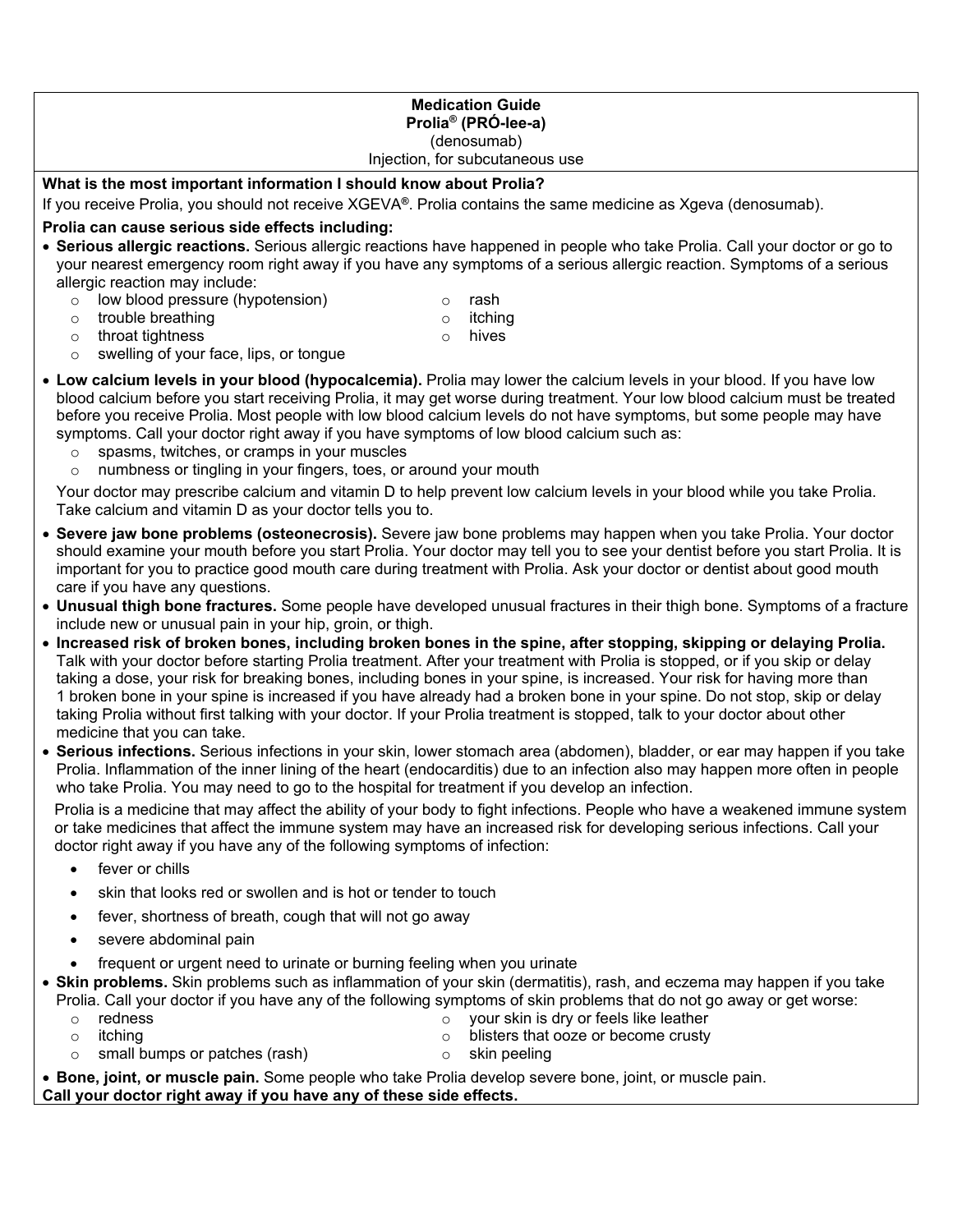# **What is Prolia?**

Prolia is a prescription medicine used to:

- Treat osteoporosis (thinning and weakening of bone) in women after menopause ("change of life") who:
	- $\circ$  are at high risk for fracture (broken bone)<br>  $\circ$  cannot use another osteoporosis medicine
	- o cannot use another osteoporosis medicine or other osteoporosis medicines did not work well
- Increase bone mass in men with osteoporosis who are at high risk for fracture.
- Treat osteoporosis in men and women who will be taking corticosteroid medicines (such as prednisone) for at least 6 months and are at high risk for fracture.
- Treat bone loss in men who are at high risk for fracture receiving certain treatments for prostate cancer that has not spread to other parts of the body.
- Treat bone loss in women who are at high risk for fracture receiving certain treatments for breast cancer that has not spread to other parts of the body.

#### It is not known if Prolia is safe and effective in children. Prolia is not approved for use in children.

# **Do not take Prolia if you:**

- have been told by your doctor that your blood calcium level is too low.
- are pregnant or plan to become pregnant.
- are allergic to denosumab or any of the ingredients in Prolia. See the end of this Medication Guide for a complete list of ingredients in Prolia.

## **Before taking Prolia, tell your doctor about all of your medical conditions, including if you:**

- are taking a medicine called Xgeva (denosumab). Xgeva contains the same medicine as Prolia.
- have low blood calcium.
- cannot take daily calcium and vitamin D.
- had parathyroid or thyroid surgery (glands located in your neck).
- have been told you have trouble absorbing minerals in your stomach or intestines (malabsorption syndrome).
- have kidney problems or are on kidney dialysis.
- are taking medicine that can lower your blood calcium levels.
- plan to have dental surgery or teeth removed.
- are pregnant or plan to become pregnant. Prolia may harm your unborn baby.

#### **Females who are able to become pregnant:**

- o Your healthcare provider should do a pregnancy test before you start treatment with Prolia.<br>C. You should use an effective method of birth control (contracention) during treatment with Pr
- You should use an effective method of birth control (contraception) during treatment with Prolia and for at least 5 months after your last dose of Prolia.
- o Tell your doctor right away if you become pregnant while taking Prolia.
- are breastfeeding or plan to breastfeed. It is not known if Prolia passes into your breast milk. You and your doctor should decide if you will take Prolia or breastfeed. You should not do both.

**Tell your doctor about all the medicines you take,** including prescription and over-the-counter medicines, vitamins, and herbal supplements.

Know the medicines you take. Keep a list of medicines with you to show to your doctor or pharmacist when you get a new medicine.

#### **How will I receive Prolia?**

- Prolia is an injection that will be given to you by a healthcare professional. Prolia is injected under your skin (subcutaneous).
- You will receive Prolia 1 time every 6 months.
- You should take calcium and vitamin D as your doctor tells you to while you receive Prolia.
- If you miss a dose of Prolia, you should receive your injection as soon as you can.
- Take good care of your teeth and gums while you receive Prolia. Brush and floss your teeth regularly.
- Tell your dentist that you are receiving Prolia before you have dental work.